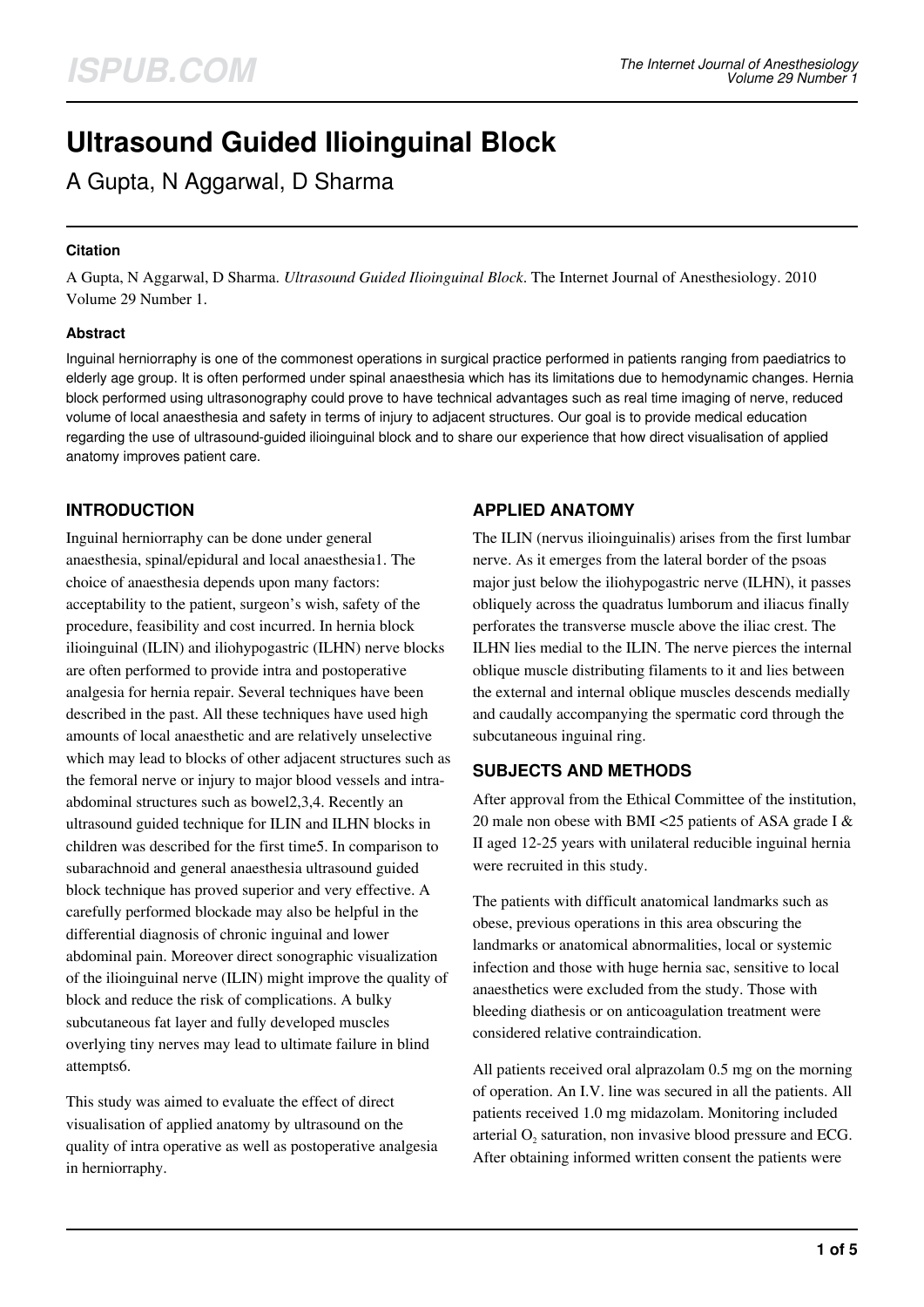taken up in operation theatre for ultrasound guided ilioinguinal block

# **EQUIPMENT/SUPPLIES**

Portable ultrasound machine(sonosite micromaxx) with HFL38/13-6MHz broadband linear array(nerve) transducer with a frequency range of 6-13 MHz; 21 gauge 1.5 inch needle attached with syringe; bupivacaine 0.5%; sterile gloves; sterile covering for the probe(cling drape) and sterile ultrasound gel.

## **PROCEDURE: TWO-PRACTITIONER TECHNIQUE**

Patient was placed in a supine position, gel applied to the probe which was held by an assistant. Sterile gloves are donned and the sterile probe cover (cling drape)was applied. Area was sterilized with betadine solution. Anterior superior iliac spine (ASIS), ilioinguinal ligament and line connecting the ASIS with the umbilicus were the anatomical landmark for performing this block. A linear probe of high frequency (6-13 MHz) was oriented perpendicular to the inguinal ligament and was first positioned so the lateral aspect of the probe lied on top of the iliac crest(figure 1). The ASIS is the standard starting position from which the transducer was moved slowly along the ASIS-umbilicus line.

#### **Figure 1**

Figure 1. Direction of the ultrasound transducer along the line connecting ASIS and umbilicus



Ilioinguinal and iliohypogastric nerves are sought in the fascial plane between the external oblique and internal

oblique and between internal oblique and transverse abdominus muscle. The ilioinguinal nerve is usually found close to the iliac crest and the iliohypogastric nerve lies medial to it. The peritoneal fascia and peritoneal cavity lie deep to the transverse abdominus muscle and peristaltic movements of the bowel could be detected. The needle was advanced to the fascial plane between the internal oblique and transversus abdominal muscles and placed adjacent to the ilioinguinal and iliohypogastric nerves which is enclosed in the fascial split( figure2).

## **Figure 2**

Figure 2. Ultrasonograph depicting split containing the ilioinguinal and iliohypogastric nerves



Bupivacaine (0.5%) at dose 0.3 ml/kg was infiltrated into the split fascial plane. Injected local anaesthetic encircles the nerve which appears as a distinct hypo echoic structure highlighted by the hyperechoic surrounding fat (Figure 3).

## **Figure 3**

Figure 3. Marker indicating widening the split due to spread of local anaesthetic.





Frequently in few patients nerves could not be visualized as a distinct structure. A branch of the deep circumflex iliac artery lies in the same anatomic plane between the internal oblique and transverse muscles and nearly parallel to the ILIN. This artery can readily be identified by sonography with color doppler imaging. In such situation, we injected local anaesthetic drug adjacent to the artery to get desire effect.

In rare occasion, when neither the nerve nor adjacent artery can be identified we injected 10 ml of local anaesthetic into the interspaces between the internal and external oblique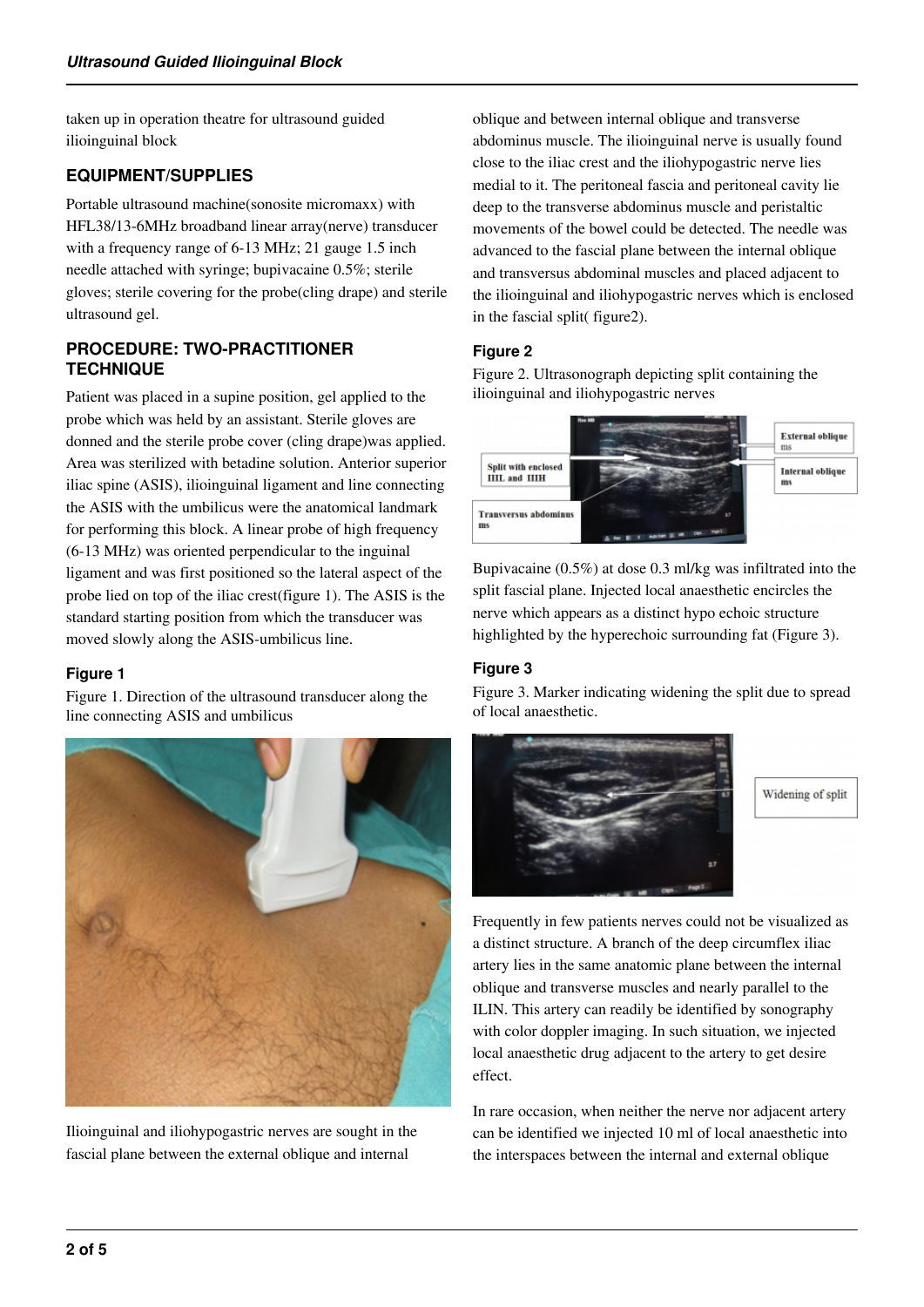muscles and between the transverse and internal oblique muscles.

Surgery started after 15 min of procedure. Induction of anaesthesia was achieved with propofol 2.0 mg/kg and maintained on inhalational  $O_2N_2O$  and isoflurane through appropriate size laryngeal mask airway. Mean duration of surgery was 50 min. Postoperatively patients were shifted to recovery room. For rescue analgesia inj. diclofenac 1mg/kg on VAS >5 was administered.

# **RESULTS**

We studied ultrasound guided inguinal block in 20 patients(table 1). One patient started pushing intra abdominal contents towards incision site and had to be converted to full general anaesthesia. The mean duration of analgesia in hours(from end of surgery to first request for analgesic) was 8.4±0.9 hrs. The majority of the patients was ambulatory, took oral fluids and passed urine by 6 hours after the operation (Table 2). Time spent in recovery room was  $0.6\pm1.1$  hr with no post-operative complication such as nausea/vomiting/urinary retention/femoral palsy noted except for one patient who developed local hematoma around 2cm noted which resolved spontaneously without any consequences.

## **Figure 4**

Table 1. Patient demographic profile.

| Age(years) | Body weights(kg) | Operative times(min) |  |
|------------|------------------|----------------------|--|
| $19+4.4$   | $45 \pm 8.6$     | $50\pm5.8$           |  |

# **Figure 5**

Table 2. Postoperative analgesia and activity , satisfaction with anaesthetic technique and recovery time

| Satisfaction of anaesthesia (satisfied)        |               |
|------------------------------------------------|---------------|
| Surgeon                                        |               |
| <b>Patients</b>                                | 18            |
|                                                | 16            |
| Duration of postoperative analgesia(in<br>hrs) | $8.4 \pm 0.9$ |
| Time spent in recovery room(hrs)               | $0.6 \pm 1.1$ |
| Activity 6 hrs after operations                |               |
| Ambulation                                     | 19(95%)       |
| Oral intake                                    | 19(95%)       |
| Passing urine                                  | 18(90%)       |

# **DISCUSSION**

The subjective feeling of fascial click in conventional ILIN block based on anatomical surface landmarks guides needle which pierces the deep fascia of the external oblique muscle. The definitive site of needle placement has remained a subject of debate in the past. Some authors suggest 2 cm medial and cephalad to the ASIS7 others recommends that the needle be inserted 2 inches medial and inferior to the ASIS8. This has been attributed to anatomic variability in the inguinal region9. However the path of the nerve above the ASIS remains consistent between the internal oblique and transverses abdominus muscle. Absence of one of these nerves is also not uncommon. Another variation being the presence of an accessory ILIN or ILHN nerve10. Inserting needle to such depth can potentially damage vital structure like vessels and bowel. Although injecting large-volume local anaesthetic injection distributed in fan shape manner could address to these technical difficulties encountered during inguinal block, other newer more sophisticated and safe means need to be investigated.

In this study we preferred to block ILIN and ILHN nerves with ultrasound guided visualization with high frequency and resolution transducer. The nerves lie in the fascial split between the two muscles layer and appear as hypo echoic centre surrounded by hyperechoic periphery The needle could be seen approaching the fascial split in out of plane approach. After local anaesthetic injection, the split widened due to spread of the drug.

Direct visualization of the nerve in between the fascial split allowed us to administer low volume of the local anaesthetic to obtain the desired effect. Precision with the technique, less chances of potential injury to adjacent vital structures in the region, a long comfortable painfree postoperative period and early ambulation expediated the overall recovery of the patient. Employing low volumes of the drug prevented from toxic levels to be reached.

The ultrasound guided block technique gave us an opportunity to readily identify the anatomical variation in the region which improvised the conventional blind technique

Transient femoral nerve palsy is a coincidental complication described by some authors in children11 but we did not encounter any such occurrence with ultrasound guided block. This could be due low volume of the drug in the study.

From this, we draw this conclusion that inguinal block should preferably be performed with ultrasound guided advancement of needle. It has not only given encouraging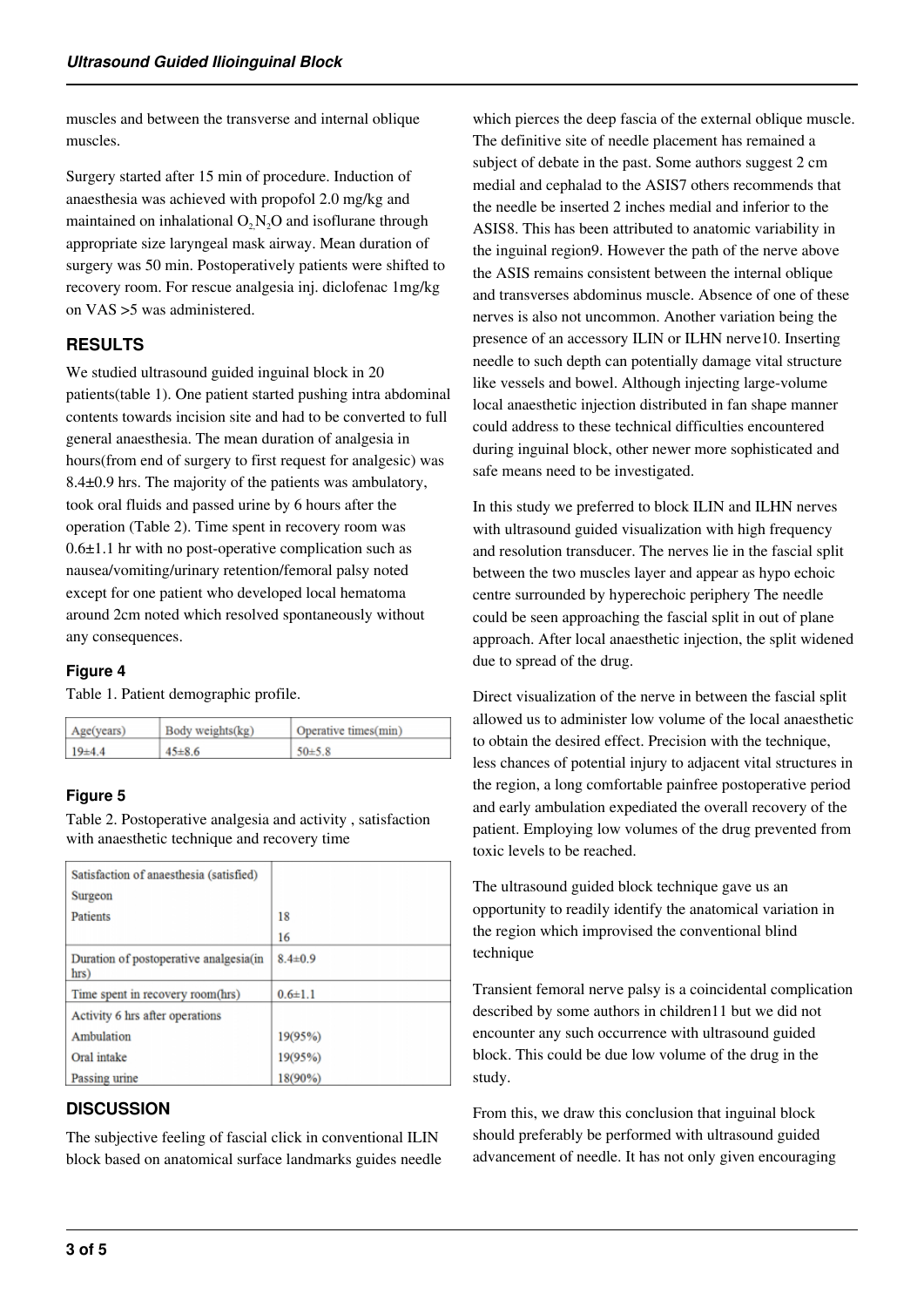results in the present study and can play an effective role in the refinement of inguinal block.

#### **References**

1. Kehlet H and White PF. Optimizing anaesthesia for inguinal herniorrhaphy: General, Regional or local anaesthesia? Anesth Analg 2001; 93:1367 –9. 2. Johr M, Sossai R. Colonic puncture during ilioinguinal nerve block in a child. Anesth Analg 1999; 88:1051–1052. 3. Amory C, Mariscal A, Guyot E, Chauvet P, Leon A, Poli-

Merol ML. Is ilioinguinal/iliohypogastric nerve block always

totally safe in children? Paediatr Anaesth 2003; 13:164– 166.

4. Vaisman J. Pelvic hematoma after an ilioinguinal nerve block for orchialgia. Anesth Analg 2001; 92:1048–1049. Shandling B, Steward DJ. Regional analgesia for postoperative

pain in pediatric outpatient surgery. J Pediatr Surg1980;15:477–

480.

5. Willschke H, Marhofer P, Bosenberg A, et al. Ultrasonography

for ilioinguinal/iliohypogastric nerve blocks in children. Br J Anaesth 2005; 95:226–230.

6. Gofeld M, Christakis M. Sonographically Guided Illioinguinal

Nerve Block. J Ultrasound Med 2006;25:1571-1575.

7. Reynolds L, Kedlaya D. Ilioinguinal-iliohypogastric and genitofemoral nerve blocks. In: Waldman SD (ed).

Interventional Pain Management. 2nd ed. Philadelphia, PA: WB Saunders Co; 2001:508–511.

8. Waldman SD. Atlas of Pain Management Injection Techniques.

Philadelphia, PA: WB Saunders Co; 2000.

9. Jamieson RW, Swigart LL, Anson BJ. Points of parietal perforation

of the ilioinguinal and iliohypogastric nerves in relation to optimal sites for local anaesthesia. Q Bull Northwest Univ Med

Sch 1952;26:22–26.

10. al-Dabbagh AK. Anatomical variations of the inguinal nerves and risks of injury in 110 hernia repairs. Surg Radiol Anat 2002; 24:102–107.

11. Lipp AK, Woodcock J, Hensman B, et al. Leg weakness is a

complication of ilio-inguinal nerve block in children. Br J Anaesth 2004; 92:273–274.